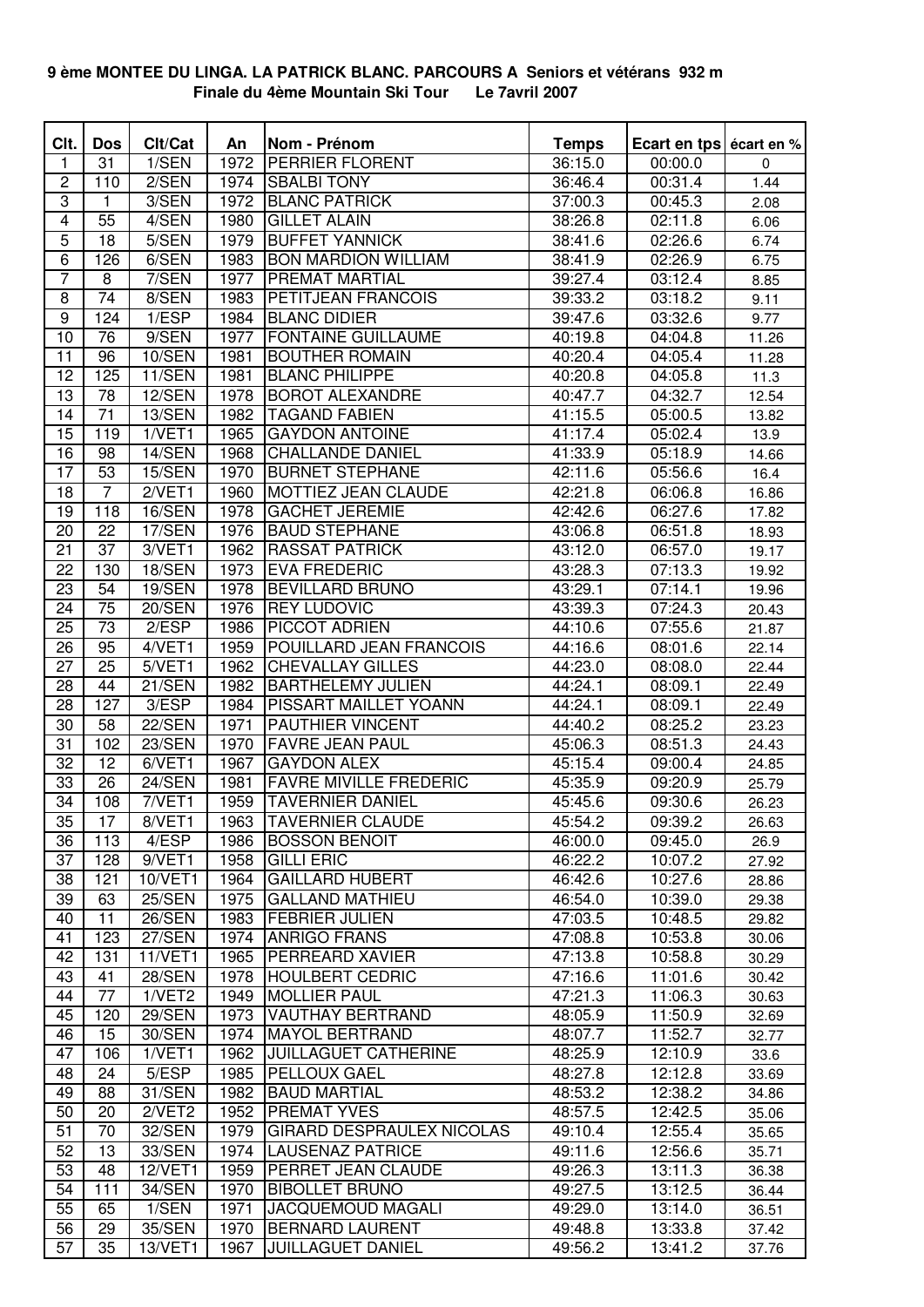| 58              | 38               | 14/VET1             | 1960 | <b>PASTEUR ERIC</b>              | 49:59.0 | 13:44.0 | 37.89 |
|-----------------|------------------|---------------------|------|----------------------------------|---------|---------|-------|
| 59              | 107              | 36/SEN              | 1975 | <b>CARNIATO LORENZO</b>          | 49:59.4 | 13:44.4 | 37.9  |
| 60              | 105              | 15/VET1             | 1961 | <b>KAWEZINSKI GUY</b>            | 50:04.6 | 13:49.6 | 38.14 |
| 61              | 97               | 37/SEN              | 1972 | <b>FELISAZ DIDIER</b>            | 50:11.1 | 13:56.1 | 38.44 |
| 62              | 93               | 16/VET1             | 1958 | <b>GIRAUD BERNARD</b>            | 50:21.5 | 14:06.5 | 38.92 |
| 63              | 103              | 17/VET1             | 1966 | <b>REY STEPHANE</b>              | 50:24.5 | 14:09.5 | 39.06 |
| 64              | 45               | <b>18/VET1</b>      | 1966 | <b>BERTOLINI RICHARD</b>         | 51:13.1 | 14:58.1 | 41.29 |
| 65              | $11\overline{2}$ | 6/ESP               | 1984 | <b>BERNARD NICOLAS</b>           | 51:16.5 | 15:01.5 | 41.45 |
| 66              | $\overline{36}$  | 38/SEN              | 1973 | <b>DAVID CHRISTIAN</b>           | 51:26.6 | 15:11.6 |       |
| 67              | $\overline{92}$  | 3/VET2              | 1951 | <b>SONJON JEAN LOUP</b>          | 51:46.9 | 15:31.9 | 41.91 |
|                 |                  | 4/VET2              |      | <b>VUILLOUD GILBERT</b>          |         |         | 42.85 |
| 68              | 122              |                     | 1956 |                                  | 52:13.4 | 15:58.4 | 44.06 |
| 69              | 85               | 39/SEN              | 1976 | <b>BLANC DEPOTEX RAPHAEL</b>     | 52:24.9 | 16:09.9 | 44.59 |
| $\overline{70}$ | 87               | 40/SEN              | 1973 | <b>GAILLARD FABRICE</b>          | 52:44.6 | 16:29.6 | 45.5  |
| 71              | 94               | 41/SEN              | 1972 | <b>MONFORT LAURENT</b>           | 52:46.7 | 16:31.7 | 45.6  |
| 72              | 14               | 5/VET2              | 1955 | PREMAT GUY                       | 52:58.0 | 16:43.0 | 46.11 |
| $\overline{73}$ | 104              | 6/VET2              | 1952 | <b>DUGERDIL BERNARD</b>          | 53:02.2 | 16:47.2 | 46.31 |
| 74              | 115              | 7/VET2              | 1956 | <b>GRENAT GILLES</b>             | 53:02.5 | 16:47.5 | 46.32 |
| 75              | 89               | 42/SEN              | 1971 | <b>VULLIEZ ALAIN</b>             | 53:13.9 | 16:58.9 | 46.85 |
| 76              | 83               | 19/VET1             | 1965 | <b>RUBIN PASCAL</b>              | 53:24.1 | 17:09.1 | 47.31 |
| $\overline{77}$ | 52               | 8/VET2              | 1952 | <b>MORAND GERARD</b>             | 53:33.9 | 17:18.9 | 47.77 |
| 78              | 129              | 20/VET1             | 1966 | <b>LANVERS SERGE</b>             | 53:38.7 | 17:23.7 | 47.99 |
| 79              | 5                | 2/VET1              | 1965 | <b>FILLON VERONIQUE</b>          | 53:40.9 | 17:25.9 | 48.09 |
| 80              | 34               | 3/VET1              | 1958 | <b>BARDY AGNES</b>               | 54:01.9 | 17:46.9 | 49.05 |
| 81              | 39               | 21/VET1             | 1967 | <b>PHILPOTT DAVID</b>            | 54:05.2 | 17:50.2 | 49.2  |
| 82              | 3                | $\overline{1}/VET3$ | 1941 | <b>FAVRE VICTOIRE MAURICE</b>    | 54:29.0 | 18:14.0 | 50.3  |
| 83              | $\overline{32}$  | 2/VET3              | 1946 | <b>BOVARD MICHEL</b>             | 54:32.5 | 18:17.5 | 50.46 |
| 83              | 40               | 9/VET2              | 1957 | <b>BRON CAMILLE</b>              | 54:32.5 | 18:17.5 | 50.46 |
| 85              | 132              | 22/VET1             | 1960 | <b>PERRET BERNARD</b>            | 54:42.1 | 18:27.1 | 50.9  |
| 86              | 81               | 23/VET1             | 1960 | <b>SALOUM THIERRY</b>            | 54:49.4 | 18:34.4 | 51.24 |
| $\overline{87}$ | 109              | 10/VET2             | 1954 | <b>BENEDETTI JEAN PIERRE</b>     | 54:53.4 | 18:38.4 | 51.42 |
| 88              | 60               | 2/SEN               | 1970 | <b>BORDET SANDRINE</b>           | 55:01.9 | 18:46.9 | 51.81 |
| 89              | 50               | 11/VET2             | 1954 | <b>GOLLIET SIMON</b>             | 55:21.8 | 19:06.8 | 52.73 |
| $\overline{90}$ | 56               | <b>12/VET2</b>      | 1949 | <b>MICHAUD JEAN LOUIS</b>        | 55:26.6 | 19:11.6 | 52.95 |
| 91              | 10               | <b>13/VET2</b>      | 1956 | <b>MUFFAT FRANCOIS</b>           | 55:38.6 | 19:23.6 |       |
|                 |                  | 43/SEN              |      |                                  |         |         | 53.5  |
| 92              | 66               |                     | 1973 | <b>MICHAUD OLIVIER</b>           | 55:39.7 | 19:24.7 | 53.55 |
| 93              | 86               | 3/VET3              | 1947 | <b>BRON JEAN CLAUDE</b>          | 55:47.5 | 19:32.5 | 53.91 |
| 94              | 90               | 24/VET1             | 1967 | <b>BOUVET LIONEL</b>             | 56:20.2 | 20:05.2 | 55.41 |
| 95              | 80               | <b>14/VET2</b>      | 1950 | <b>POILLOT BERNARD</b>           | 56:24.8 | 20:09.8 | 55.62 |
| 96              | 42               | 44/SEN              | 1977 | <b>CARRERAS DARCA ENRIC</b>      | 56:27.1 | 20:12.1 | 55.73 |
| 97              | 99               | 3/SEN               | 1972 | <b>GAYDON SYLVIE</b>             | 56:32.4 | 20:17.4 | 55.97 |
| 98              | 9                | 25/VET1             | 1960 | <b>BAUD JEAN DOMINIQUE</b>       | 56:41.1 | 20:26.1 | 56.37 |
| 99              | 100              | <b>15/VET2</b>      | 1952 | <b>HUBER JOACHIM</b>             | 57:19.4 | 21:04.4 | 58.13 |
| 100             | 84               | 4/SEN               | 1976 | <b>CHAVANNE MAGALY</b>           | 57:44.9 | 21:29.9 | 59.31 |
| 101             | 30               | 45/SEN              | 1979 | <b>RICHARD FABRICE</b>           | 57:51.3 | 21:36.3 | 59.6  |
| 102             | $\overline{2}$   | 16/VET2             | 1950 | <b>BRON HUBERT</b>               | 57:51.7 | 21:36.7 | 59.62 |
| 103             | 33               | 46/SEN              | 1970 | <b>BOUVET FRED</b>               | 58:09.4 | 21:54.4 | 60.43 |
| 104             | 47               | 17/VET2             | 1953 | <b>HUBERSCHWILLER JEAN LOUIS</b> | 58:18.4 | 22:03.4 | 60.85 |
| 105             | 91               | 26/VET1             | 1962 | <b>GROSSET JANIN PATRICK</b>     | 58:25.4 | 22:10.4 | 61.17 |
| 106             | 57               | 47/SEN              | 1971 | <b>GROMATRE STEPHAN</b>          | 58:37.9 | 22:22.9 | 61.74 |
| 107             | 49               | 4/VET3              | 1941 | PERILLAT RAYMOND                 | 58:42.2 | 22:27.2 | 61.94 |
| 108             | 72               | 4/VET1              | 1961 | <b>MOUQUET CATHERINE</b>         | 58:44.9 | 22:29.9 | 62.06 |
| 109             | 43               | 27/VET1             | 1963 | <b>FAVRE ROCHEX ALAIN</b>        | 58:57.4 | 22:42.4 | 62.64 |
| 110             | 114              | <b>18/VET2</b>      | 1950 | <b>BAUD FRANCIS</b>              | 59:00.8 | 22:45.8 | 62.8  |
| 111             | 116              | 28/VET1             | 1963 | THIEBAUT VINCENT                 | 59:36.0 | 23:21.0 | 64.41 |
| 112             | 101              | <b>19/VET2</b>      | 1956 | <b>CRUZ PASCAL</b>               | 1:00:21 | 24:05.5 | 66.46 |
| 113             | 19               | 5/VET3              | 1943 | <b>BOUVIER MICHEL</b>            | 1:00:59 | 24:44.5 | 68.25 |
| 114             | 61               | 20/VET2             | 1949 | COTTET PUINEL JEAN FRANCOIS      | 1:01:37 | 25:22.3 |       |
| 115             | 82               |                     | 1980 | <b>QUERLIOZ SYLVAIN</b>          |         |         | 69.99 |
|                 |                  | 48/SEN              |      |                                  | 1:02:44 | 26:28.8 | 73.05 |
| 116             | 117              | 21/VET2             | 1955 | <b>ROBERT GUY</b>                | 1:05:02 | 28:47.3 | 79.42 |
| 117             | 62               | 49/SEN              | 1968 | <b>LAUNAY STEPHANE</b>           | 1:05:25 | 29:09.5 | 80.44 |
| 118             | 28               | 7/ESP               | 1985 | <b>POUPPEVILLE ALEXIS</b>        | 1:06:00 | 29:44.9 | 82.06 |